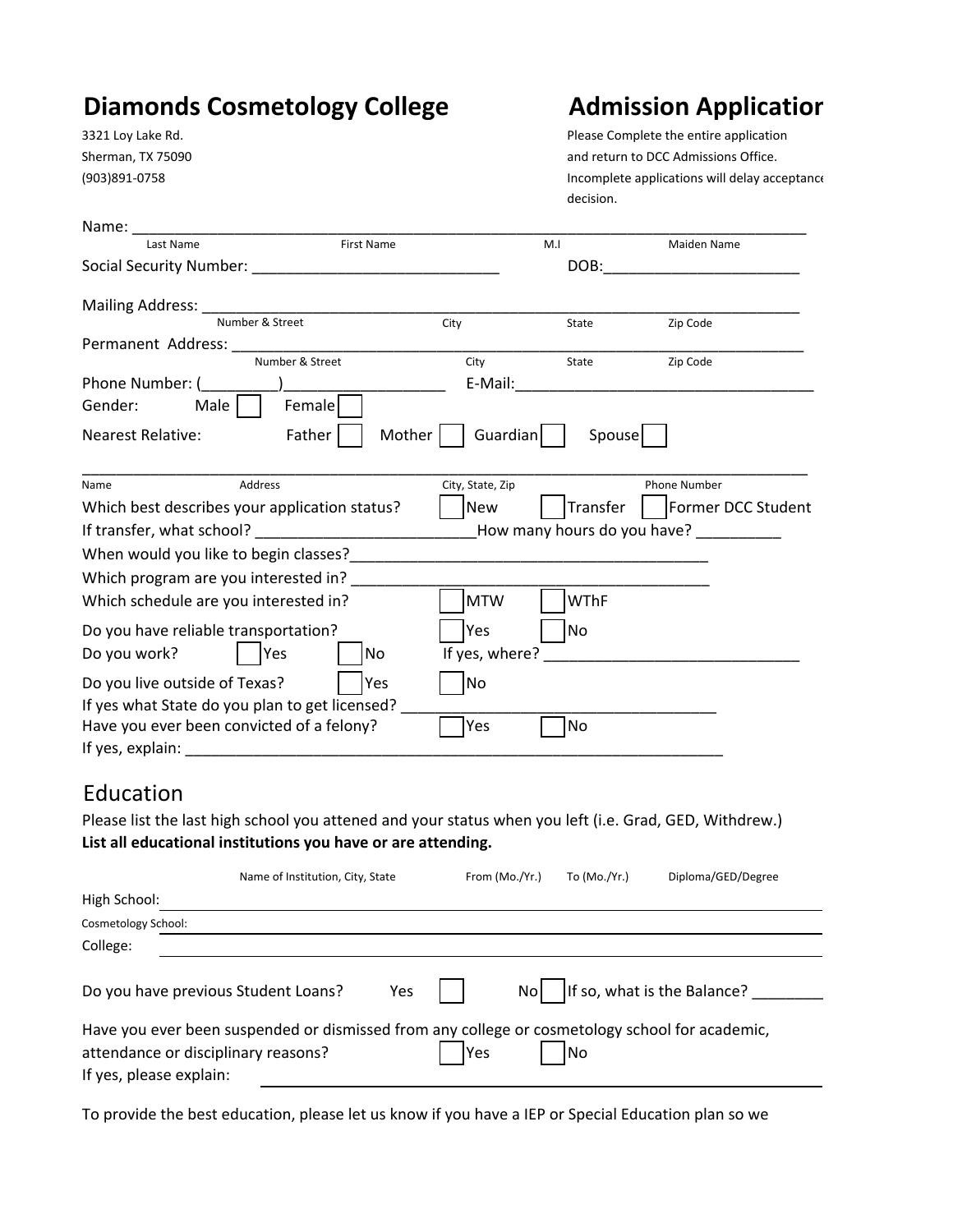### Employment and Military History

List your employment experience (including military service) for the last 12 months.

| Employer | <b>Street Address</b>                                                                | City, State, Zip                                                                                                 | From(mo./yr.) To (mo./yr.)                                                                        |
|----------|--------------------------------------------------------------------------------------|------------------------------------------------------------------------------------------------------------------|---------------------------------------------------------------------------------------------------|
| Employer | <b>Street Address</b>                                                                | City, State, Zip                                                                                                 | From(mo./yr.) To (mo./yr.)                                                                        |
| Employer | <b>Street Address</b>                                                                | City, State, Zip                                                                                                 | From(mo./yr.) To (mo./yr.)                                                                        |
|          | Please answer the following questions.                                               |                                                                                                                  |                                                                                                   |
|          | 1. How did you hear about DCC and why did you choose it?                             |                                                                                                                  |                                                                                                   |
|          |                                                                                      |                                                                                                                  |                                                                                                   |
|          | 2. Why will you be a great student at Diamonds?                                      |                                                                                                                  |                                                                                                   |
|          |                                                                                      |                                                                                                                  |                                                                                                   |
|          |                                                                                      |                                                                                                                  | 3. What obstacles might prevent you from achieving excellent attendance and academic performance? |
|          |                                                                                      |                                                                                                                  |                                                                                                   |
|          |                                                                                      | 4. What traits do you have that will help you succeed in the beauty industry?                                    |                                                                                                   |
|          |                                                                                      |                                                                                                                  |                                                                                                   |
|          | 5. What are your long-term career goals?                                             |                                                                                                                  |                                                                                                   |
|          |                                                                                      |                                                                                                                  |                                                                                                   |
|          | <b>Admission Application Policy</b>                                                  |                                                                                                                  |                                                                                                   |
|          |                                                                                      | All prospective students must complete an Admission Application and retun it to the Admission office at DCC.     |                                                                                                   |
|          | All applications will be reviewed by the admissions office and the Schools Director. |                                                                                                                  |                                                                                                   |
|          | Incomplete applications will not be considered for review.                           |                                                                                                                  |                                                                                                   |
|          |                                                                                      | Applicants with a felony conviction or excessive student loans will be further reviewed by the schools Director. |                                                                                                   |
|          | Prospective Students may be subjest to random interviews with the schools Director.  |                                                                                                                  |                                                                                                   |
|          | Submitting an application does not guarantee admission.                              |                                                                                                                  |                                                                                                   |
|          | Prospective students will be notified by phone of approval or denial of admission    |                                                                                                                  |                                                                                                   |

Diamonds Cosmetology College reserves the right to approve or deny any admission based on information gathered from the admission application, or conversations with the prospective student or friends and family members of the prospective student.

I certify that to the best of my knowledge, the information given in this application is true. I understand any omission or misrepresentation of facts will be cause for refusal of admission, cancellation of applicatio or dismissal from DCC is later discovered. I further understand that, if I am approved and accepted into the program, its MY RESPONSIBILITY to arrange for ALL ADMISSION CREDENTIALS (diploma, official transcripts, down payment, etc.) to be received by the Admissions Office at the time of my enrollment.

Applicant Signature: \_\_\_\_\_\_\_\_\_\_\_\_\_\_\_\_\_\_\_\_\_\_\_\_\_\_\_\_\_\_\_\_\_\_\_\_\_ Date: \_\_\_\_\_\_\_\_\_\_\_\_\_\_\_\_\_\_\_\_\_\_\_\_\_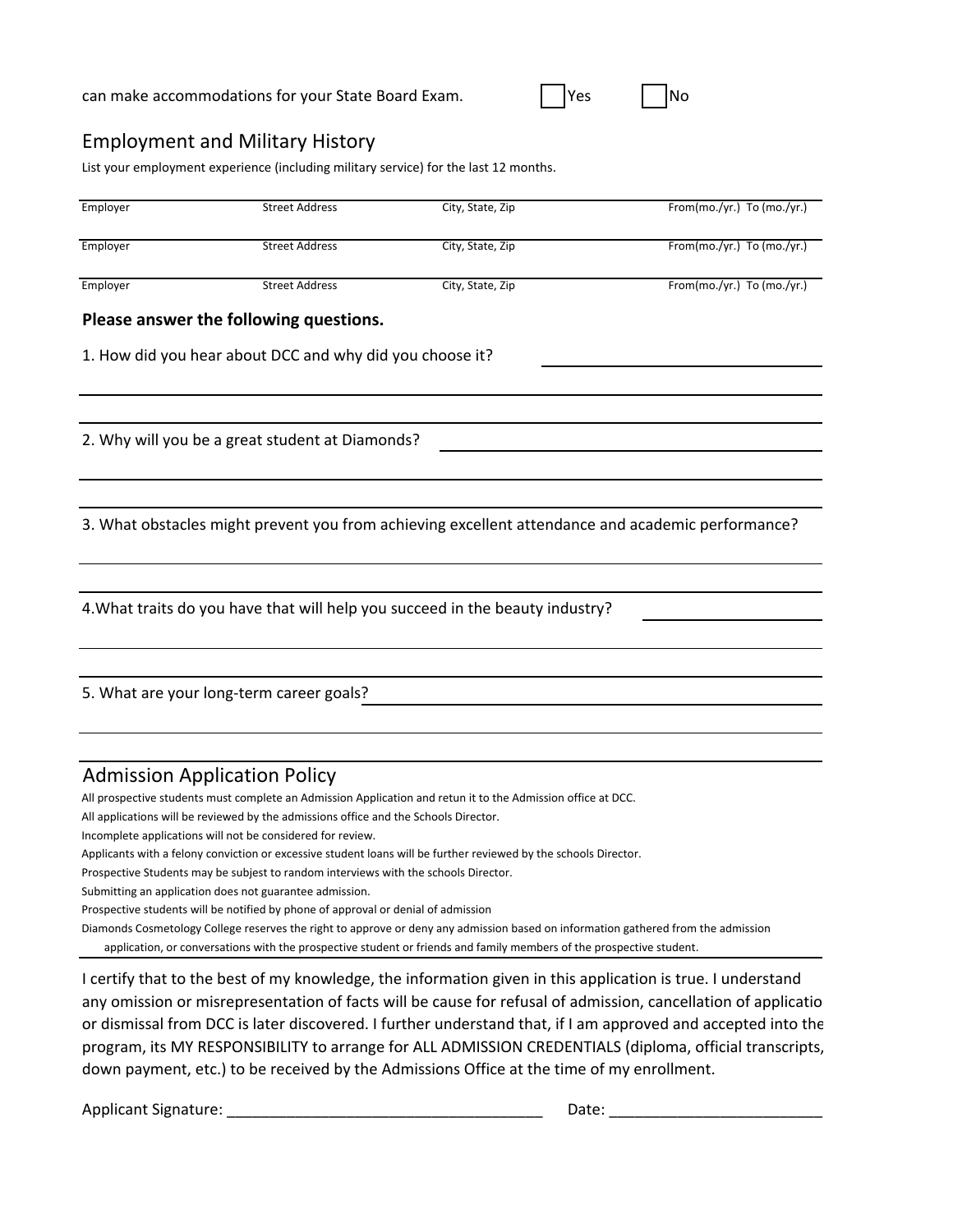*For Office Use Only:*  Date application received: \_\_\_\_\_\_\_\_\_\_\_\_\_\_\_\_\_\_\_\_\_\_\_\_\_

Received by: \_\_\_\_\_\_\_\_\_\_\_\_\_\_\_\_\_\_\_\_\_\_\_\_\_\_\_\_\_\_\_\_\_\_\_\_\_\_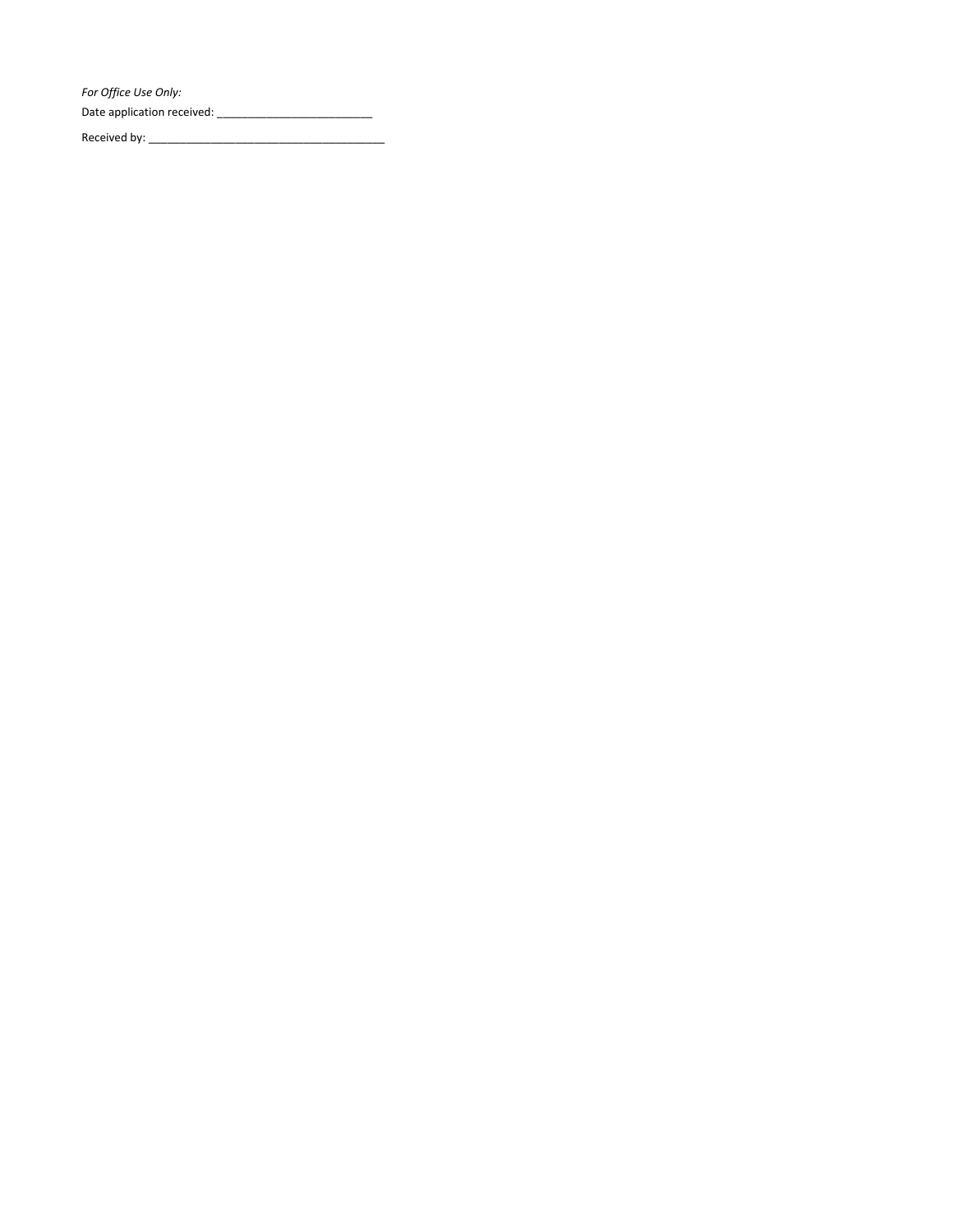$\begin{array}{c} \rule{0pt}{2.5ex} \rule{0pt}{2.5ex} \rule{0pt}{2.5ex} \rule{0pt}{2.5ex} \rule{0pt}{2.5ex} \rule{0pt}{2.5ex} \rule{0pt}{2.5ex} \rule{0pt}{2.5ex} \rule{0pt}{2.5ex} \rule{0pt}{2.5ex} \rule{0pt}{2.5ex} \rule{0pt}{2.5ex} \rule{0pt}{2.5ex} \rule{0pt}{2.5ex} \rule{0pt}{2.5ex} \rule{0pt}{2.5ex} \rule{0pt}{2.5ex} \rule{0pt}{2.5ex} \rule{0pt}{2.5ex} \rule{0$ 

 $\overline{e}$ 

 $\qquad \qquad -$